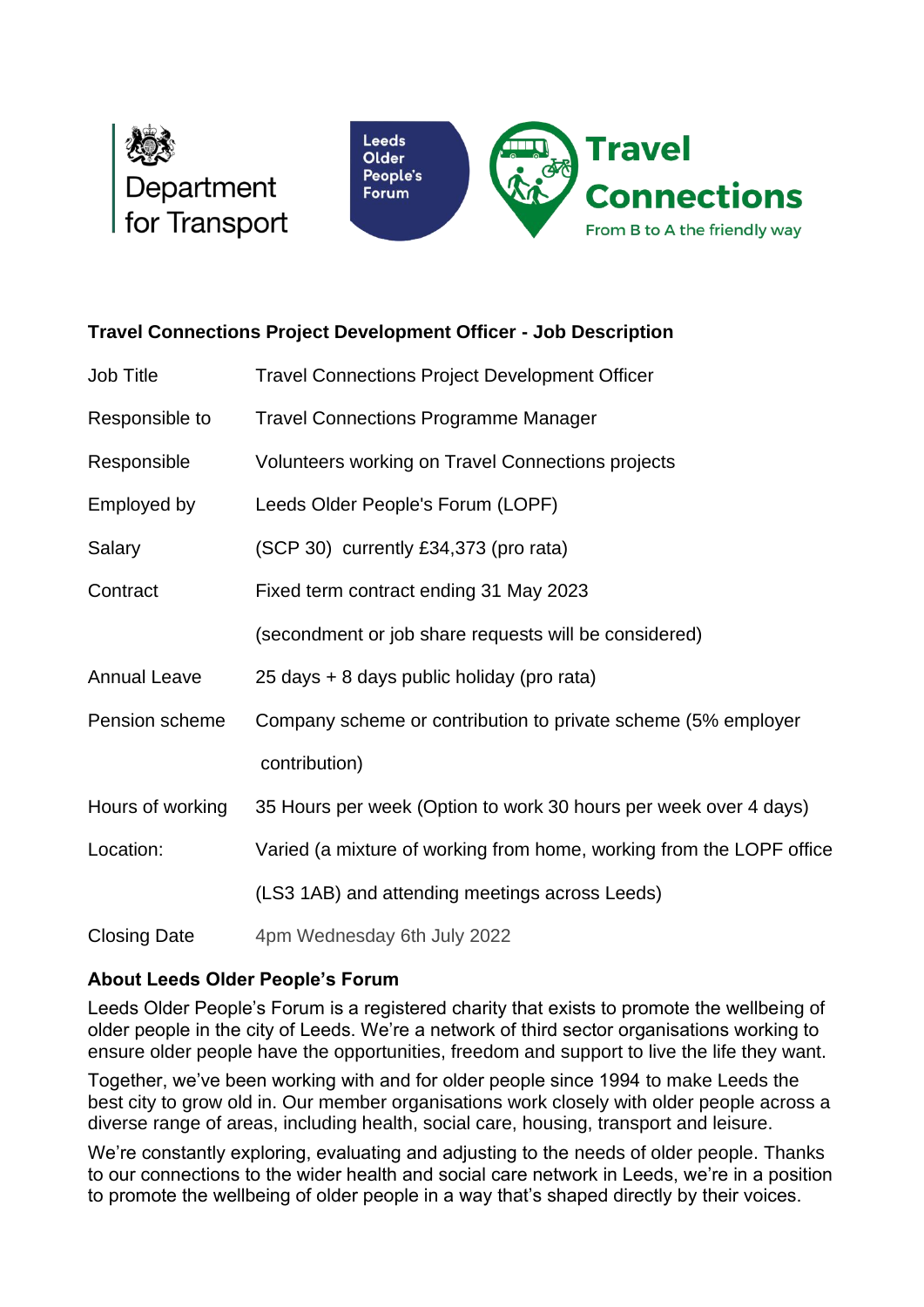We aim to do this by:

- Identifying and promoting the needs of older people
- Supporting our member organisations to work effectively with older people
- Developing a diverse range of engaging campaigns
- Influencing and developing policies around issues affecting older people
- Challenging ageism and discrimination with older people's stories about ageing
- Using co-production to develop projects and promote social participation
- Sharing information and best practice with organisations that support older people

We place older people at the heart of everything we do, responding to their views and lived experiences.

## **Programme Overview**

Leeds Older People's Forum (LOPF) is leading Travel Connections. The aim is to explore how the vast network of existing transport resources in Leeds can be better used to reduce loneliness for older people. This one year, 'test and learn' programme has been awarded a grant through the Department for Transport's 'Tackling Loneliness with Transport' fund.

The Travel Connections programme incorporates 12 separate projects, seven of which are led by third sector partners. One project has yet to be commissioned and four projects are led by LOPF. LOPF is also expanding our Friendly Communities project to include work on age and dementia friendly taxi services.

The projects come under five themes: Buses, Taxis, Active travel, Community transport and Travel conversations. The first four themes explore how the vast network of existing transport resources in Leeds can be better used to reduce loneliness. The fifth theme focuses on creating conversations between older people and decision-makers so that older people's voices are heard at strategic city levels.

We're looking for an experienced project development officer to lead and develop three projects in the Travel Connections programme:

- 1. **Age and Dementia Friendly Taxi services** (Taxi theme): Supporting local taxi firms to understand the business impact of providing accessible taxi services and encouraging sign up to this city-wide scheme. This work is closely linked to, and supported by, the work of LOPF's existing Friendly Communities team.
- 2. **Cycle with Confidence** (Active Travel theme): Working with a variety of established partners to arrange social cycling proficiency sessions in East Leeds, cycle maintenance courses and guided social bike rides. The project has a geographical focus around the new 39 arterial cycle route which runs through east Leeds. 8 week cycling proficiency courses offer a chance to take people from beginners to confident cyclists. This work is supported by the Administrative team at LOPF.
- 3. **Let's Talk Transport** (Travel conversations theme): Bringing together older people, Leeds Neighbourhood Network Schemes and transport representatives to talk about transport issues and review existing provision. This project will inform the Friendly Buses project which is yet to be commissioned. This work is closely linked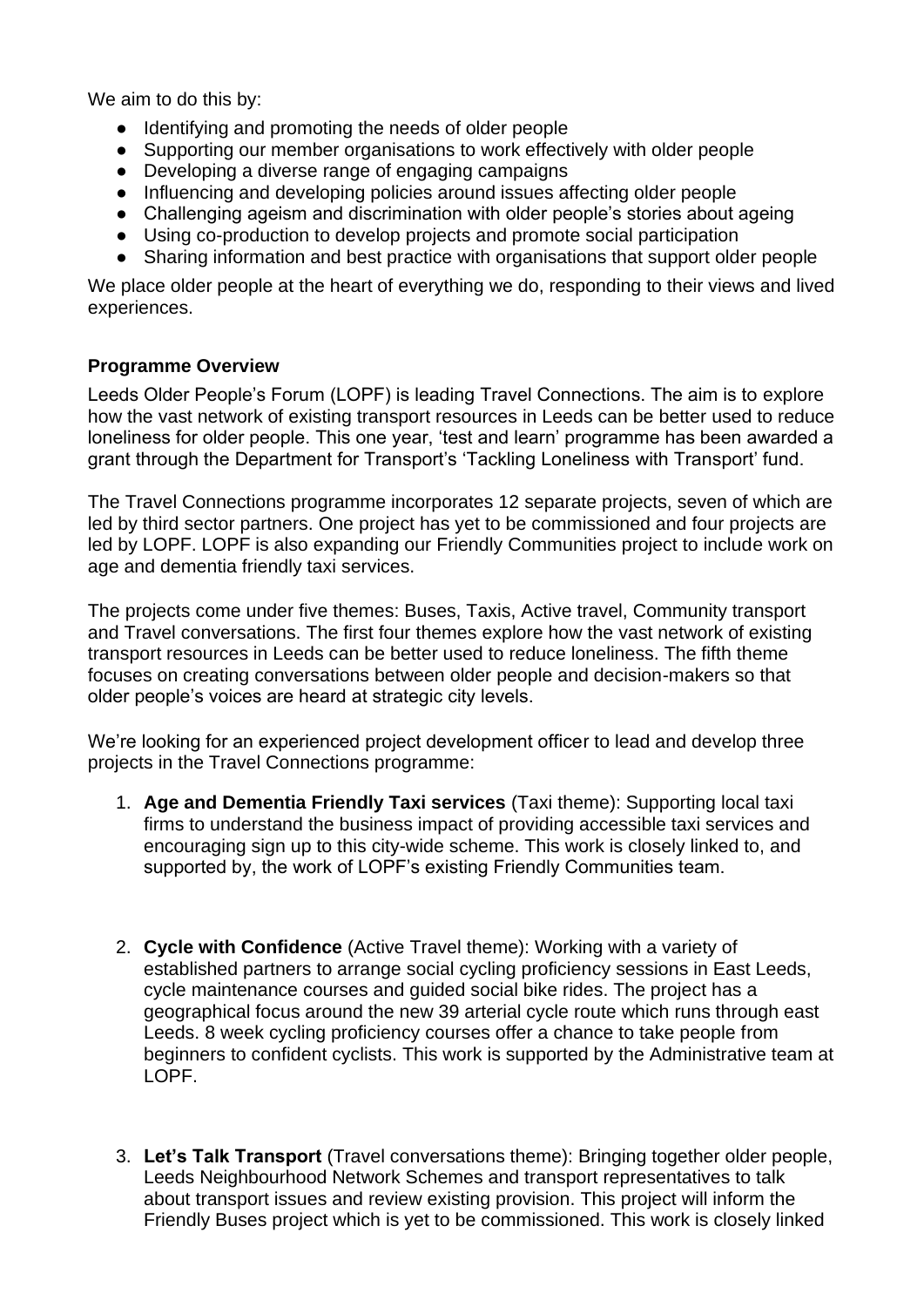to, and supported by, the work of LOPF's existing Friendly Communities team and LOPF's Third Sector Development Manager.

This role will build on a substantial amount of project planning and implementation work which has already taken place. Third sector delivery partners, stakeholders, the Age Friendly Steering Group and LOPF staff and Trustees, amongst others, have worked together since January 2022 to develop and establish the programme.

## **Purpose of the Post**

● To lead and develop three of the projects in the Travel Connections programme, working closely with partners and stakeholders, and reporting on the progress and impact of each project's interventions.

## **Duties:**

## **Project management / development**

- Lead and develop three projects to achieve the outputs specified in the funding application to the Department for Transport
- Maintain the focus of each of the projects on using transport to reduce loneliness amongst other people (aged 50+)
- Collaborate with third sector providers, including Neighbourhood Network Schemes, to identify and encourage older participants to join the projects
- Create opportunities for the recruitment of older volunteers (if required)
- Develop good working relationships with a range of partners across the third, public and private sectors
- Prioritise working with areas and communities experiencing the greatest inequalities
- Be the main contact for the three projects in liaising with the external partners
- Work within specified budgets for each project, working closely with the Travel Connections programme manager

#### **Test and Learn**

- Develop three diverse, flexible projects that are evidence based
- Undertake ongoing performance management for three Travel Connections projects
- Champion the test and learn approach and an ethos of collaboration and coproduction with older people
- Use established LOPF systems and processes to support the delivery and legacy of the projects
- Collect and report monitoring and evaluation data for the three projects, with the support of LOPF's monitoring and evaluation officer
- Share learning and ideas from Let's Talk Transport, gathered through close collaboration with older people, with the programme manager to inform the commissioning process for the new 'Friendly Buses' project

# **Learning and legacy**

- Identify allies and key decision makers, build and maintain good relationships with them to increase the potential for joint working and sharing good practice
- Share learning with peers and colleagues
- Enable programme legacy by gathering and sharing learning from the 3 projects
- Provide support with future funding applications (if required) to continue the work of specified Travel Connections projects.

# **Other duties**

● Ensure that older people are fully involved in all aspects of the three projects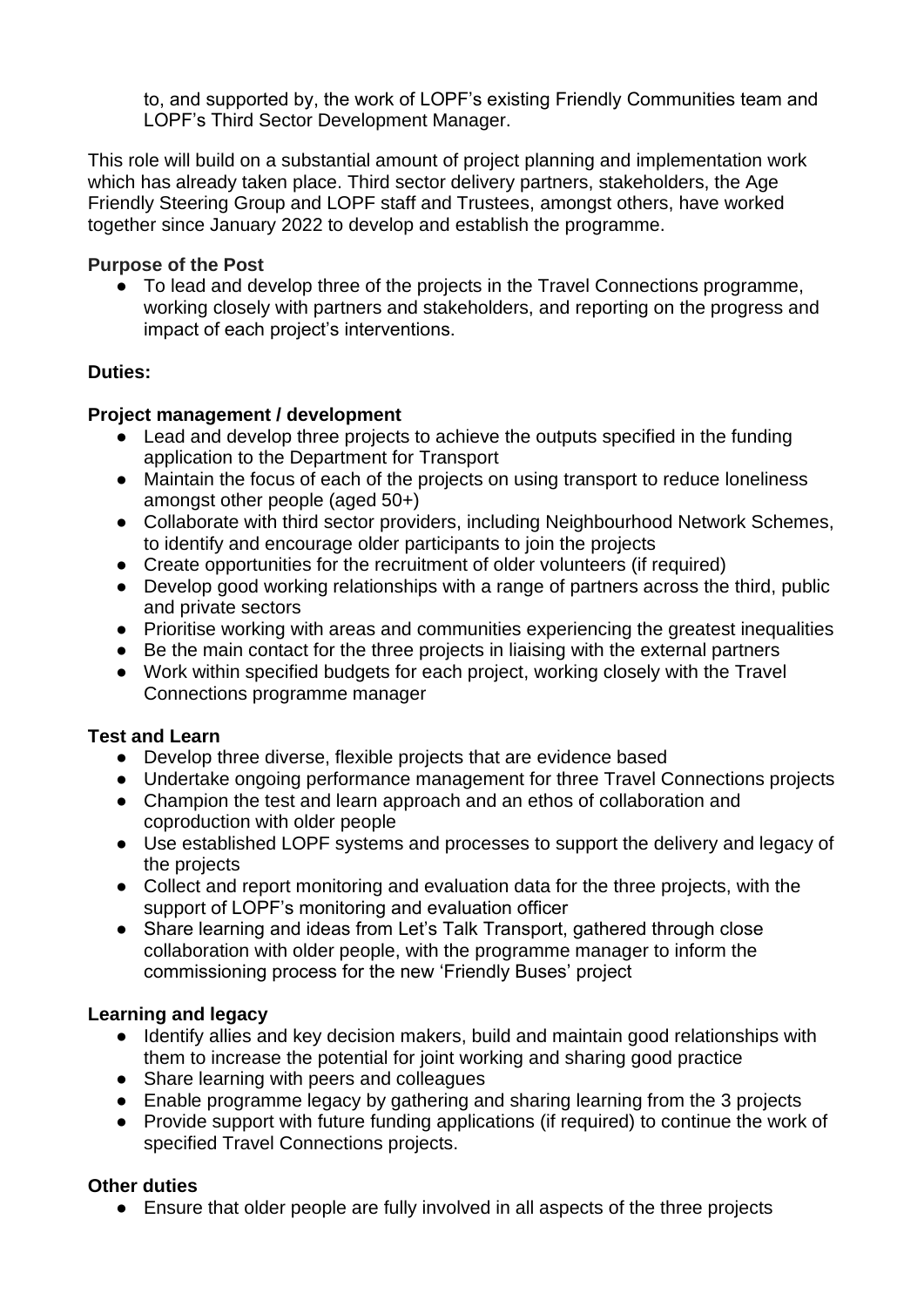- Comply with the requirements of all LOPF policies, procedures and staff instructions, including responsibilities under the Health and Safety Policy and for GDPR compliance
- Address equal opportunities in all aspects of the projects
- Promote positive publicity for the projects and the wider Travel Connections programme
- Maintain the reputation of the LOPF by delivering successful Travel Connections projects
- Work flexibly in order to deliver the service effectively, requiring work to be performed not specifically referred to above, that is within the scope of the post and at the appropriate grade.

# **Travel Connections Project Development Officer - Person Specification**

Applicants will be able to demonstrate they have the essential skills, knowledge and experience and will share LOPF's values: person centred, committed to co-production and to a community development approach.

# **SKILLS**

# *ESSENTIAL*

- Planning, organising, and the ability to work productively from home or office
- Excellent time management and an ability to prioritise and delegate effectively
- Excellent communication and networking skills enabling positive engagement with a wide and diverse range of stakeholders, including older people, staff and volunteers in third sector organisations, the public and private sector and evaluators
- Ability to maintain the focus of the 3 projects on tackling loneliness with transport
- Problem solving, resourcefulness and an ability to effectively manage competing priorities
- Ability to effectively coordinate and facilitate engagement activities
- Ability to work effectively, flexibly and collaboratively as part of a wider team where team members, and the Age Friendly Steering Group, work positively towards a shared goal
- Excellent IT skills, including the use of social media
- Ability to travel around Leeds (via car, active travel or public transport) to visit stakeholder premises and attend meetings

# *DESIRABLE*

● Ability to quickly develop understanding and application of other systems/databases as appropriate (e.g. Google Drive, Slack, Trello, Airtable, Eventbrite)

# **KNOWLEDGE**

# *ESSENTIAL*

- A demonstrable understanding of co-production
- Understand the issues affecting older people experiencing, or at risk of, loneliness and social isolation
- Knowledge of one or more of the following sectors:
	- o Transport options in Leeds
	- o Third Sector organisations supporting older people in Leeds
	- o Neighbourhood Network Schemes

# *DESIRABLE*